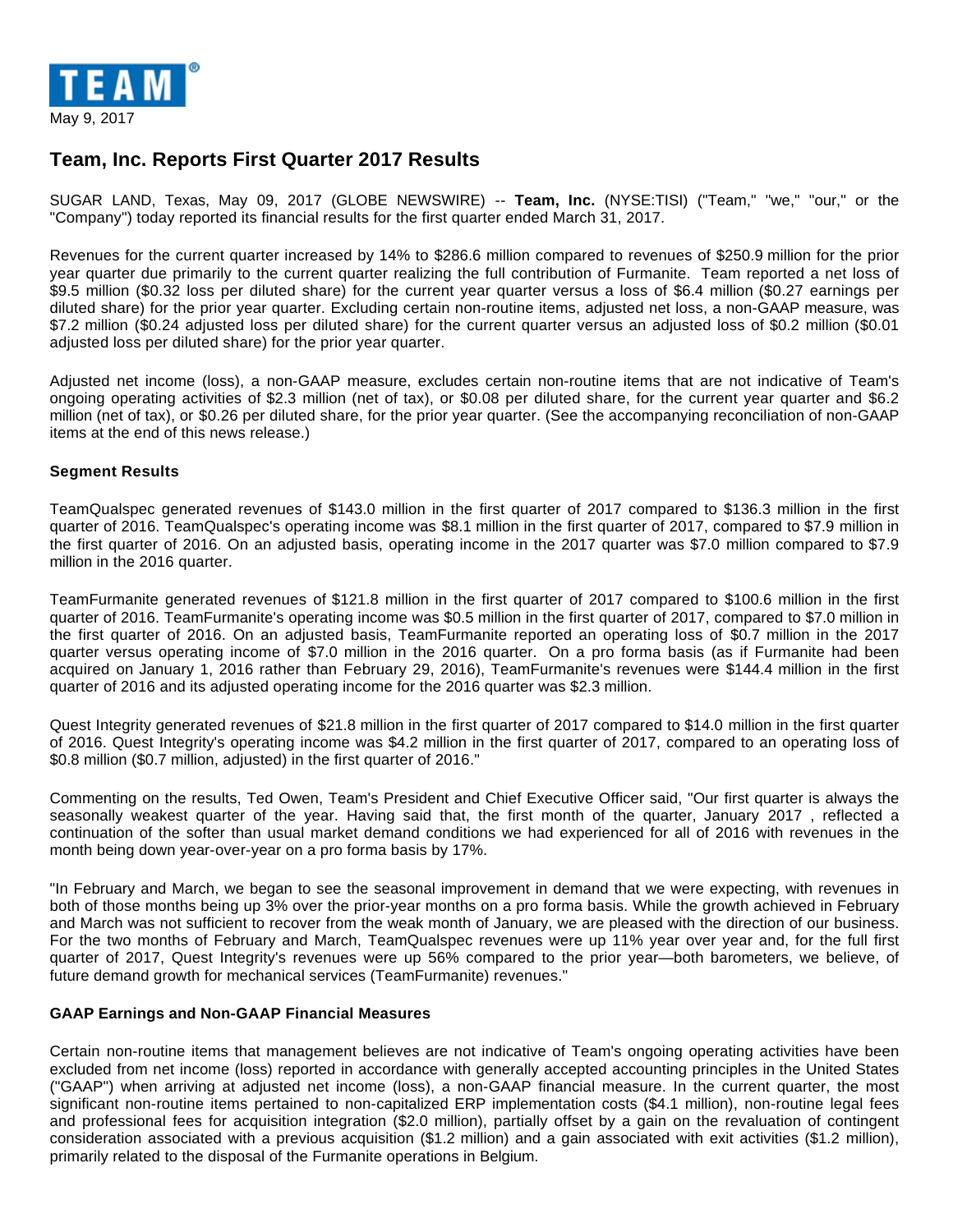A reconciliation of net income (loss) reported in accordance with GAAP to adjusted net income (loss) is contained in the accompanying schedule.

#### **CONFERENCE CALL**

Team, Inc. has scheduled a conference call to discuss its first quarter and full year 2017 results, which will be broadcast live over the Internet, on Wednesday, May 10, 2017 at 9:00 a.m. Eastern Time / 8:00 a.m. Central Time. To participate in the call, dial 1-888-699-2378 and ask for the Team conference call at least 10 minutes prior to the start time, or access it live over the Internet at [www.teaminc.com](https://www.globenewswire.com/Tracker?data=c4eVJxsCwo9DATCD99uQ7WrHeyG60omxsgJL77V89DUVmideoShUPwxoe0OyDscg5dHolgODxGO82tnBu17qSg==). For those who cannot listen to the live call, a replay will be available through May 17, 2017 and may be accessed by dialing 404-537-3406 and using pass code 11011929#. Also, an archive of the webcast will be available shortly after the call at [www.teaminc.com](https://www.globenewswire.com/Tracker?data=c4eVJxsCwo9DATCD99uQ7d1srwHrJ6kdJJ4RWisDnQSvejI2IMVcfk1DPM5mSYlGOXZYZAgLF3P4Kpi2Ws2tmQ==) for 90 days.

#### **About Team, Inc.**

Headquartered near Houston, Texas, Team, Inc. is a leading provider of specialty industrial services, including inspection and assessment, required in maintaining and installing high-temperature and high-pressure piping systems and vessels that are utilized extensively in the refining, petrochemical, power, pipeline and other heavy industries. Team offers these services across its 220 branch locations and more than 20 countries throughout the world. For more information, please visit [www.teaminc.com.](https://www.globenewswire.com/Tracker?data=c4eVJxsCwo9DATCD99uQ7cV0JqzDapDGw3d_LvrGx6Dy7dtDUO3JXQ1aP23eBwgAE3wzpU0umdhgG5oC5fU4qg==)

#### **Non-GAAP Financial Measures**

This press release presents information about the Company's adjusted net income (loss) and adjusted net income (loss) per share, and the Company sometimes uses adjusted EBITDA, EBIT and adjusted EBIT, which are non-GAAP financial measures provided as supplemental to the results provided in accordance with GAAP. A reconciliation of each of the foregoing historical non-GAAP financial measures to the most directly comparable historical GAAP financial measure is contained in the accompanying schedule for each of the fiscal periods indicated.

Certain forward-looking information contained herein is being provided in accordance with the provisions of the Private Securities Litigation Reform Act of 1995. We have made reasonable efforts to ensure that the information, assumptions and beliefs upon which this forward-looking information is based are current, reasonable and complete. Such forward-looking statements involve estimates, assumptions, judgments and uncertainties. There are known and unknown factors that could cause actual results or outcomes to differ materially from those addressed in the forward-looking information. Such known factors are detailed in the Company's Annual Report on Form 10-K and in the Company's Quarterly Reports on Form 10-Q as filed with the Securities and Exchange Commission, and in other reports filed by the Company with the Securities and Exchange Commission from time to time. Accordingly, there can be no assurance that the forward-looking information contained herein will occur or that objectives will be achieved. We assume no obligation to publicly update or revise any forward-looking statements made today or any other forward-looking statements made by the Company, whether as a result of new information, future events or otherwise.

#### **TEAM, INC. AND SUBSIDIARIES SUMMARY OF OPERATING RESULTS (in thousands, except per share data)**

|                                                     |           | <b>Three Months Ended</b> |
|-----------------------------------------------------|-----------|---------------------------|
|                                                     |           | March 31,                 |
|                                                     | 2017      | 2016                      |
|                                                     |           | (unaudited) (unaudited)   |
| Revenues                                            | \$286,554 | \$250,854                 |
| <b>Operating expenses</b>                           | 211,750   | 184,872                   |
| Gross margin                                        | 74,804    | 65,982                    |
| Selling, general and administrative expenses        | 89,313    | 73,362                    |
| Exit costs and other related charges (credits)      | (1,247)   |                           |
| Gain on revaluation of contingent consideration     | (1, 174)  |                           |
| <b>Operating loss</b>                               | (12,088)  | (7,380)                   |
| Foreign currency loss                               | 334       | 38                        |
| Other expense (income), net                         |           | (10)                      |
| Interest expense, net                               | 3,158     | 2,935                     |
| Loss from continuing operations before income taxes | (15, 587) | (10, 343)                 |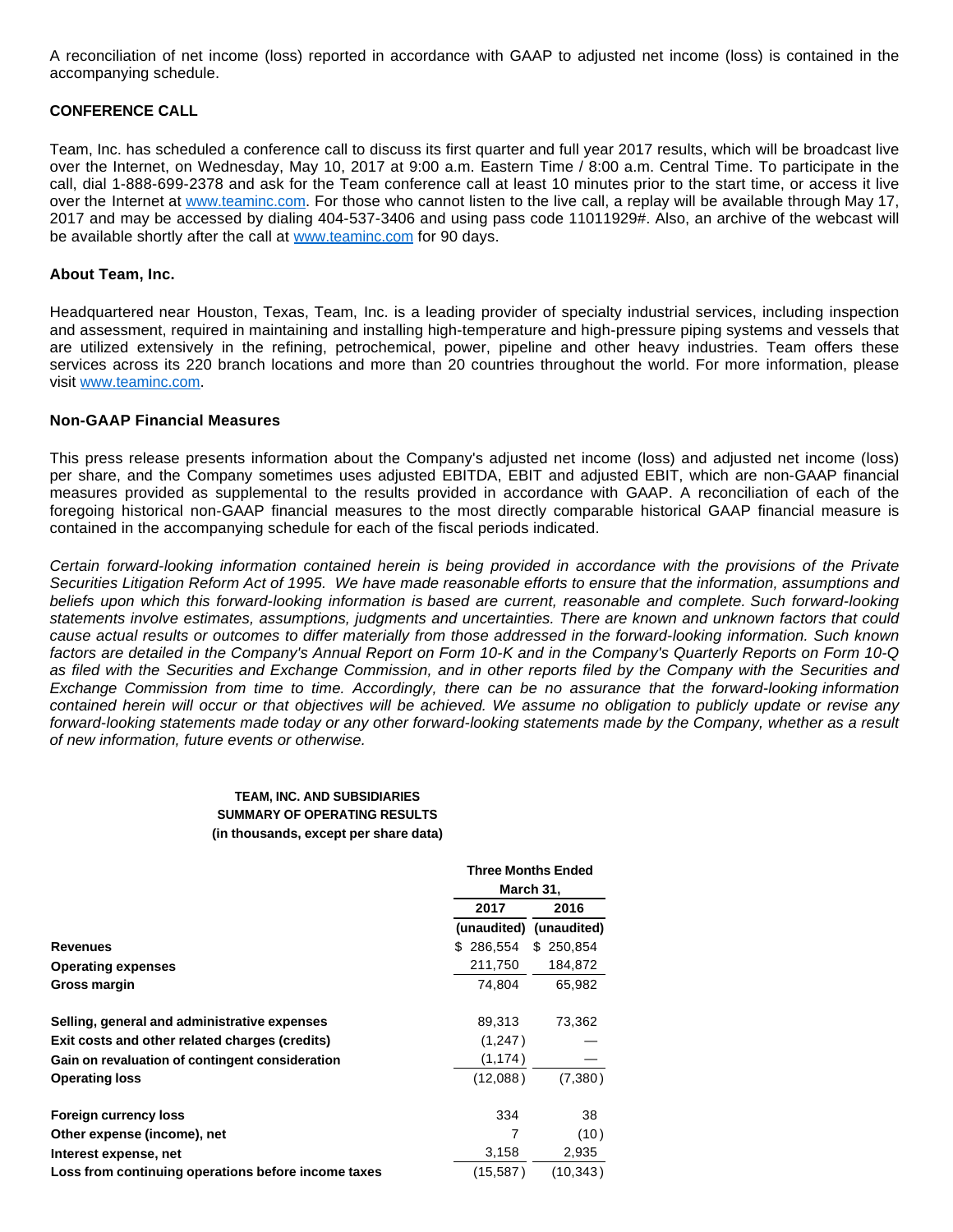| Less: Income tax benefit                               | (6,079)            | (3,783)  |
|--------------------------------------------------------|--------------------|----------|
| Loss from continuing operations                        | (9,508)            | (6,560)  |
|                                                        |                    |          |
| Income from discontinued operations, net of income tax |                    | 126      |
| <b>Net loss</b>                                        | \$<br>$(9,508)$ \$ | (6, 434) |
| Basic earnings (loss) per share:                       |                    |          |
| <b>Continuing operations</b>                           | \$<br>$(0.32)$ \$  | (0.27)   |
| <b>Discontinued operations</b>                         |                    |          |
|                                                        | \$                 |          |
| <b>Net loss</b>                                        | $(0.32)$ \$        | (0.27)   |
| Diluted earnings (loss) per share:                     |                    |          |
| <b>Continuing operations</b>                           | \$<br>$(0.32)$ \$  | (0.27)   |
| <b>Discontinued operations</b>                         |                    |          |
| <b>Net loss</b>                                        | \$<br>$(0.32)$ \$  | (0.27)   |
| Weighted-average number of shares outstanding:         |                    |          |
| <b>Basic</b>                                           | 29,804             | 24,030   |
| <b>Diluted</b>                                         | 29,804             | 24,030   |

### **TEAM, INC. AND SUBSIDIARIES SUMMARY CONSOLIDATED BALANCE SHEET INFORMATION MARCH 31, 2017 AND DECEMBER 31, 2016 (in thousands)**

|                                            | 2017 |             | March 31, December 31,<br>2016 |         |  |
|--------------------------------------------|------|-------------|--------------------------------|---------|--|
|                                            |      | (unaudited) |                                |         |  |
| Cash and cash equivalents                  | \$   | 23,740 \$   |                                | 46,216  |  |
| <b>Other current assets</b>                |      | 346,024     |                                | 355,141 |  |
| Property, plant and equipment, net         |      | 205,342     |                                | 203,130 |  |
| Other non-current assets                   |      | 538,812     |                                | 542,931 |  |
| <b>Total assets</b>                        |      |             | $$1,113,918$ \$ 1,147,418      |         |  |
| <b>Current portion of long-term debt</b>   | \$   | 20,000 \$   |                                | 20,000  |  |
| <b>Other current liabilities</b>           |      | 131,597     |                                | 127,721 |  |
| Long-term debt net of current maturities   |      | 337,188     |                                | 346,911 |  |
| <b>Other non-current liabilities</b>       |      | 94,511      |                                | 117,149 |  |
| Stockholders' equity                       |      | 530,622     |                                | 535,637 |  |
| Total liabilities and stockholders' equity |      |             | $$1,113,918$ \$ 1,147,418      |         |  |

## **TEAM INC. AND SUBSIDIARIES SUMMARY CONSOLIDATED CASH FLOW INFORMATION MARCH 31, 2017 AND MARCH 31, 2016 (in thousands)**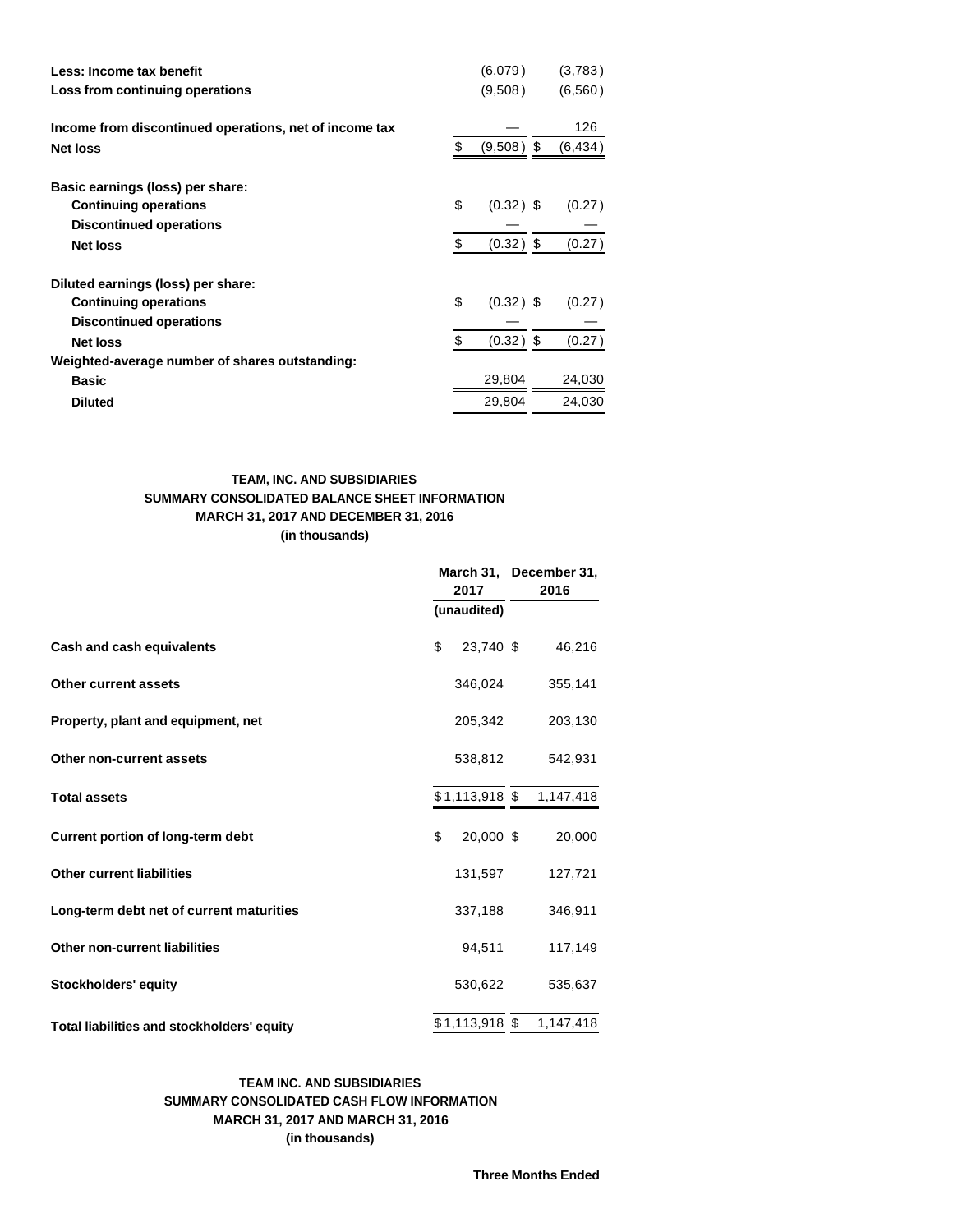|                                                            | March 31,       |                         |  |  |
|------------------------------------------------------------|-----------------|-------------------------|--|--|
|                                                            | 2017            | 2016                    |  |  |
|                                                            |                 | (unaudited) (unaudited) |  |  |
| Net loss                                                   | (9,508)         | (6, 434)                |  |  |
| Depreciation and amortization expense                      | 12,961          | 10,069                  |  |  |
| Non-cash compensation cost                                 | 1,747           | 2,089                   |  |  |
| Working capital changes                                    | (2,533)         | 14,737                  |  |  |
| Other items affecting operating cash flow                  | (5,217)         | 1,038                   |  |  |
| Net cash (used in) provided by operating activities        | (2,550)         | 21,499                  |  |  |
| Capital expenditures                                       | (10, 718)       | (11,580)                |  |  |
| Cash used for business acquisitions, net                   |                 | (33,077)                |  |  |
| Proceeds from sale of assets                               | 533             | 1,232                   |  |  |
| Other items affecting investing cash flow                  | (570)           | 92                      |  |  |
| Net cash used in investing activities                      | (10, 755)       | (43, 333)               |  |  |
| (Payments) borrowings on debt, net                         | (10, 100)       | 64,950                  |  |  |
| Purchase of treasury stock                                 |                 | (1,720)                 |  |  |
| Debt issuance costs                                        | (10)            | (380)                   |  |  |
| Cash associated with share-based payment arrangements, net | 200             | 1,108                   |  |  |
| Net cash (used in) provided by financing activities        | (9,910)         | 63,958                  |  |  |
| Effect of exchange rate changes                            | 739             | \$<br>1,360             |  |  |
| Change in cash and cash equivalents                        | \$ (22, 476) \$ | 43,484                  |  |  |

### **TEAM, INC. AND SUBSIDIARIES SEGMENT INFORMATION (in thousands)**

|                                  |                | <b>Three Months Ended</b><br>March 31, |  |  |  |
|----------------------------------|----------------|----------------------------------------|--|--|--|
|                                  | 2017           | 2016                                   |  |  |  |
|                                  |                | (unaudited) (unaudited)                |  |  |  |
| <b>Segment Data:</b>             |                |                                        |  |  |  |
| <b>Revenues</b>                  |                |                                        |  |  |  |
| <b>TeamQualspec</b>              | 142,956<br>\$. | \$136,262                              |  |  |  |
| <b>TeamFurmanite</b>             | 121,822        | 100,594                                |  |  |  |
| <b>Quest Integrity</b>           | 21,776         | 13,998                                 |  |  |  |
|                                  | \$286,554      | \$250.854                              |  |  |  |
| Operating income (loss) ("EBIT") |                |                                        |  |  |  |
| <b>TeamQualspec</b>              | \$<br>8.125    | - \$<br>7,944                          |  |  |  |
| <b>TeamFurmanite</b>             | 451            | 7,039                                  |  |  |  |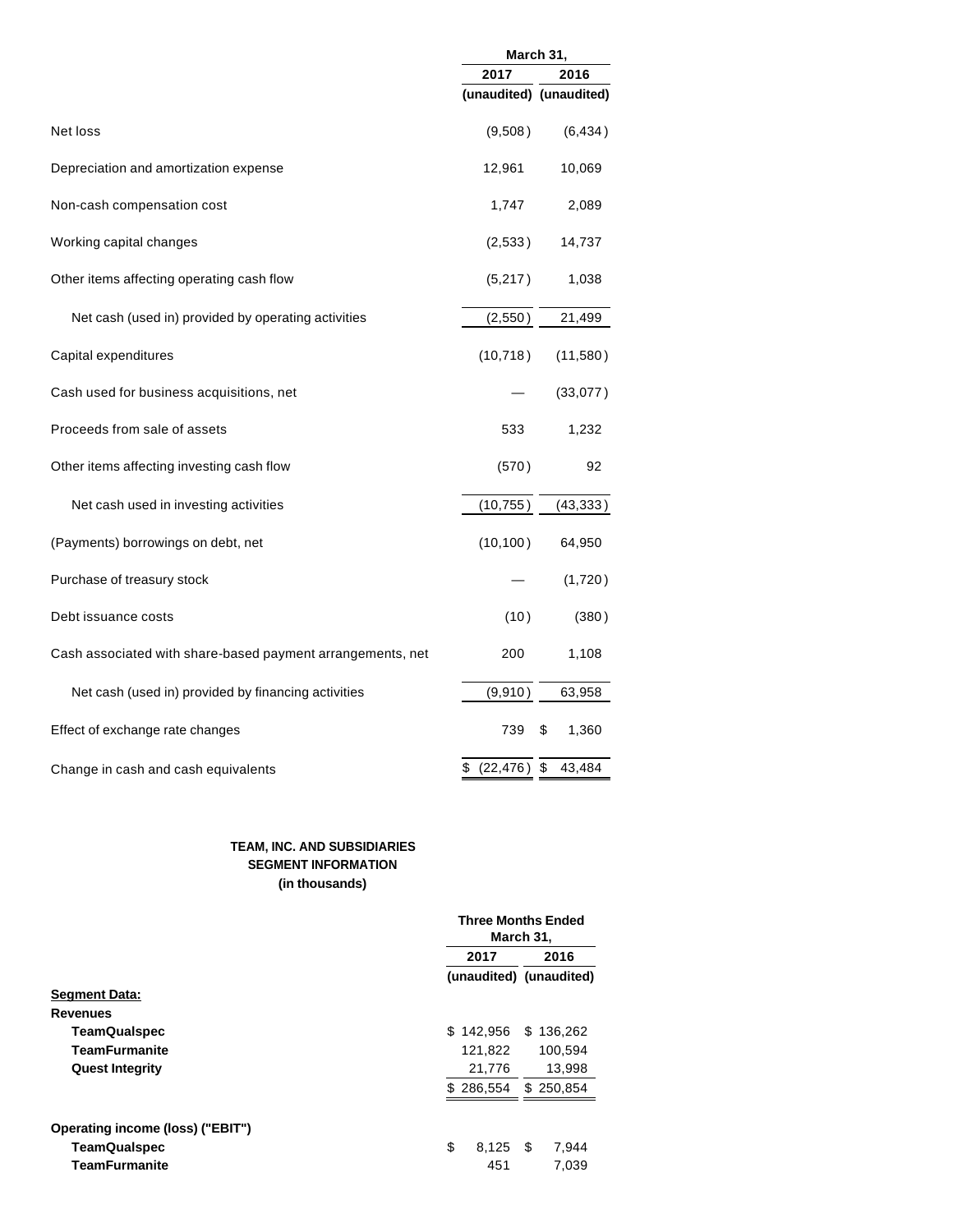| <b>Quest Integrity</b>                |     | 4.191         |     | (757)    |
|---------------------------------------|-----|---------------|-----|----------|
| Corporate and shared support services |     | (24, 855)     |     | (21,606) |
|                                       | \$  | $(12,088)$ \$ |     | (7, 380) |
| Adjusted EBIT                         |     |               |     |          |
| <b>TeamQualspec</b>                   | \$  | 6.951         | S   | 7,944    |
| <b>TeamFurmanite</b>                  |     | (702)         |     | 7,039    |
| <b>Quest Integrity</b>                |     | 4.191         |     | (685)    |
| Corporate and shared support services |     | (18,901)      |     | (12,014) |
|                                       | \$. | (8,461)       | \$. | 2,284    |
| Adjusted EBITDA                       |     |               |     |          |
| <b>TeamQualspec</b>                   | \$  | 11,806        | \$  | 12,998   |
| <b>TeamFurmanite</b>                  |     | 5.161         |     | 10,363   |
| <b>Quest Integrity</b>                |     | 5,629         |     | 597      |
| Corporate and shared support services |     | (16,349)      |     | (9,945)  |
|                                       | \$  | 6.247         | \$  | 14,013   |

### **TEAM, INC. AND SUBSIDIARIES Non-GAAP Financial Measures (Unaudited)**

The Company uses supplemental non-GAAP financial measures which are derived from the consolidated financial information including adjusted net income (loss); adjusted net income (loss) per share, earnings before interest and taxes ("EBIT"); adjusted EBIT; and adjusted earnings before interest, taxes, depreciation and amortization ("adjusted EBITDA") to supplement financial information presented on a GAAP basis. Adjusted net income (loss) and adjusted net income (loss) per share, each as defined by the Company, exclude the following items from net income (loss): acquisition costs associated with business combinations, non-routine legal costs associated with Quest Integrity patent defense litigation, professional fees for acquired business integration and changing our fiscal year end, gains and losses on the revaluation of contingent consideration, non-capitalized ERP implementation costs, exit costs (credits) associated with the restructuring/closure of the acquired Furmanite operations in Western Europe, losses on our investment in Venezuela, certain other non-routine items and the related income tax impacts. We also exclude the income tax impacts of certain special income tax items including changes to valuation allowances in several foreign subsidiaries. The identification of these special tax items is judgmental in nature, and their calculation is based on various assumptions and estimates. EBIT, as defined by the Company, excludes discontinued operations, income tax expense, interest charges and items of other (income) expense and therefore is equal to operating income (loss) reported in accordance with GAAP. Adjusted EBIT further excludes the following items: acquisition costs associated with business combinations, non-routine legal costs associated with Quest Integrity patent defense litigation, professional fees for acquired business integration and changing our fiscal year end, gains and losses on the revaluation of contingent consideration, non-capitalized ERP implementation costs, exit costs (credits) associated with the restructuring/closure of the acquired Furmanite operations in Western Europe and certain other non-routine items. Adjusted EBITDA further excludes from adjusted EBIT depreciation, amortization and non-cash share based compensation costs.

Management believes that excluding certain items from GAAP results allows management to better understand the consolidated financial performance from period to period and to better identify operating trends that may not otherwise be apparent. Moreover, the Company believes these non-GAAP financial measures will provide its stakeholders with useful information to help them evaluate operating performance. However, there are limitations to the use of the non-GAAP financial measures presented in this report. The Company's non-GAAP financial measures may not be comparable to similarly titled measures of other companies who may calculate non-GAAP financial measures differently than Team does, limiting the usefulness of those measures for comparative purposes.

The non-GAAP financial measures are not meant to be considered as indicators of performance in isolation from or as a substitute for net income (loss) as a measure of operating performance or to cash flows from operating activities as a measure of liquidity, prepared in accordance with GAAP, and should be read only in conjunction with financial information presented on a GAAP basis. Reconciliations of each non-GAAP financial measure to its most directly comparable GAAP financial measure are presented below. You are encouraged to review the reconciliations in conjunction with the presentation of the non-GAAP financial measures for each of the periods presented.

> **TEAM, INC. AND SUBSIDIARIES RECONCILIATION OF NON-GAAP FINANCIAL MEASURES (in thousands, except per share data)**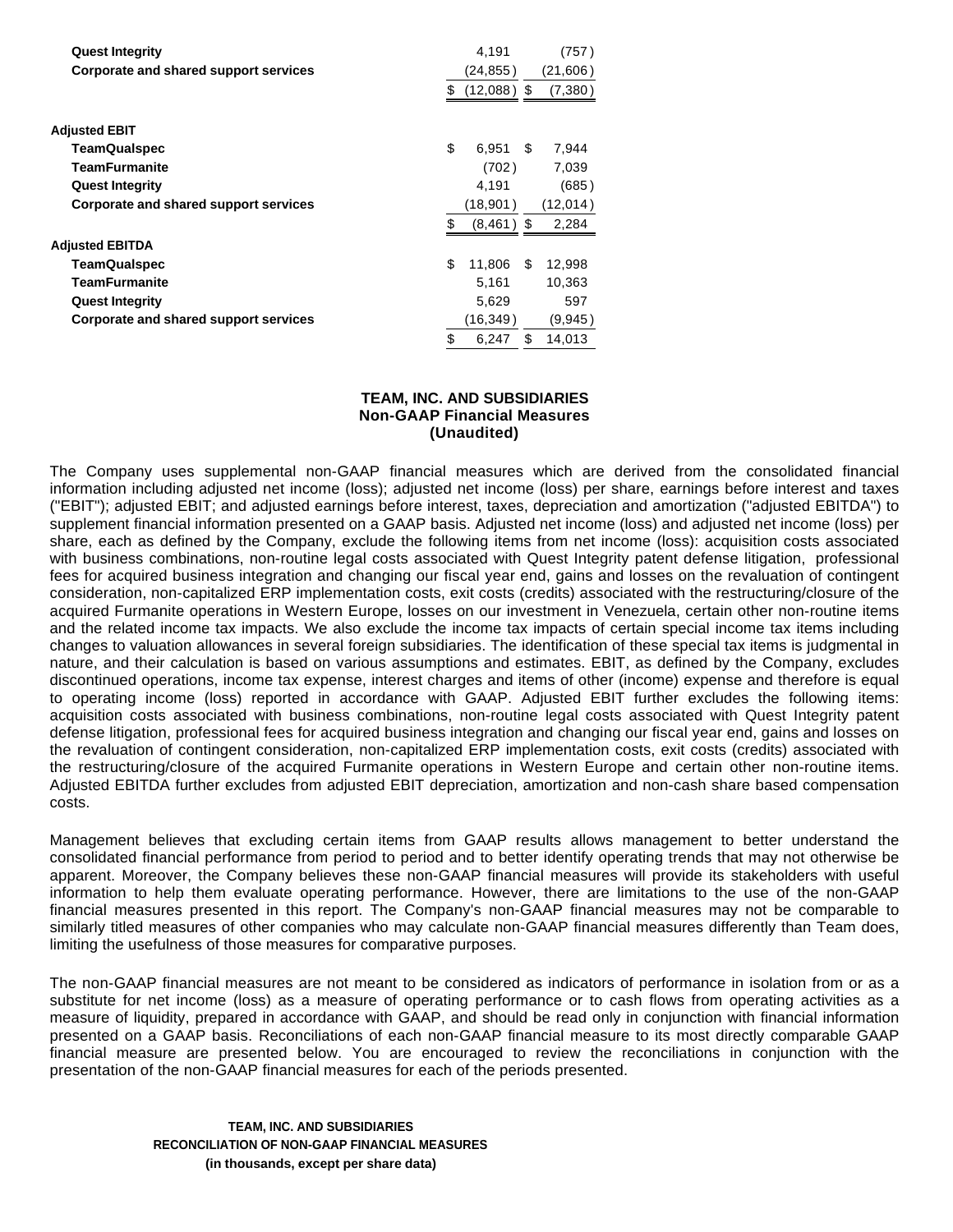|                                                             | <b>Three Months Ended</b><br>March 31, |                |                         |          |
|-------------------------------------------------------------|----------------------------------------|----------------|-------------------------|----------|
|                                                             |                                        | 2017           | 2016                    |          |
|                                                             |                                        |                | (unaudited) (unaudited) |          |
|                                                             |                                        |                |                         |          |
| <b>Net loss:</b>                                            |                                        |                |                         |          |
| <b>Net loss</b>                                             | \$                                     | $(9,508)$ \$   |                         | (6, 434) |
| Non-routine acquisition costs                               |                                        | 2              |                         | 6,071    |
| Non-routine legal, professional fees and other              |                                        | 1,960          |                         | 2,295    |
| <b>Non-routine ERP costs</b>                                |                                        | 4,086          |                         | 1,298    |
| Non-routine exit costs and other related charges (credits)  |                                        | (1,247)        |                         |          |
| Non-routine gain on revaluation of contingent consideration |                                        | (1, 174)       |                         |          |
| Tax impact of non-routine adjustments*                      |                                        | (1, 342)       |                         | (3, 445) |
| <b>Adjusted net loss</b>                                    | \$                                     | (7,223) \$     |                         | (215)    |
|                                                             |                                        |                |                         |          |
| Adjusted net loss per common share:                         |                                        |                |                         |          |
| <b>Basic</b>                                                | \$                                     | $(0.24)$ \$    |                         | (0.01)   |
| <b>Diluted</b>                                              | \$                                     | $(0.24)$ \$    |                         | (0.01)   |
|                                                             |                                        |                |                         |          |
| <b>Adjusted EBIT and Adjusted EBITDA:</b>                   |                                        |                |                         |          |
| Operating loss ("EBIT")                                     |                                        | $$(12,088)$ \$ |                         | (7,380)  |
| Non-routine acquisition costs                               |                                        | $\overline{2}$ |                         | 6,071    |
| Non-routine legal, professional fees and other              |                                        | 1,960          |                         | 2,295    |
| <b>Non-routine ERP costs</b>                                |                                        | 4,086          |                         | 1,298    |
| Non-routine exit costs and other related charges (credits)  |                                        | (1,247)        |                         |          |
| Non-routine gain on revaluation of contingent consideration |                                        | (1, 174)       |                         |          |
| <b>Adjusted EBIT</b>                                        |                                        | (8,461)        |                         | 2,284    |
| Depreciation and amortization                               |                                        | 12,961         |                         | 10,023   |
| Non-cash share-based compensation costs                     |                                        | 1,747          |                         | 1,706    |
| <b>Adiusted EBITDA</b>                                      | \$                                     | 6,247          | \$                      | 14,013   |

\* For the three months ended March 31, 2017, represents the tax effect of non-routine adjustments at an assumed marginal tax rate of 37% in order to approximate our long-term effective tax rate.

#### **TEAM, INC. AND SUBSIDIARIES RECONCILIATION OF NON-GAAP FINANCIAL MEASURES (Continued) (in thousands)**

|                                                             | <b>Three Months Ended</b><br>March 31, |                         |     |        |  |
|-------------------------------------------------------------|----------------------------------------|-------------------------|-----|--------|--|
|                                                             | 2017                                   |                         |     | 2016   |  |
|                                                             |                                        | (unaudited) (unaudited) |     |        |  |
| <b>Adjusted EBIT and Adjusted EBITDA by Segment:</b>        |                                        |                         |     |        |  |
| <b>TeamQualspec</b>                                         |                                        |                         |     |        |  |
| <b>Operating income</b>                                     | \$                                     | 8,125                   | \$. | 7,944  |  |
| Non-routine gain on revaluation of contingent consideration |                                        | (1, 174)                |     |        |  |
| <b>Adjusted EBIT</b>                                        |                                        | 6,951                   |     | 7,944  |  |
| Depreciation and amortization                               |                                        | 4,855                   |     | 5,054  |  |
| <b>Adjusted EBITDA</b>                                      | \$                                     | 11,806                  | S   | 12,998 |  |
| <b>TeamFurmanite</b>                                        |                                        |                         |     |        |  |
| <b>Operating income</b>                                     | \$                                     | 451                     | \$. | 7,039  |  |
| Non-routine exit costs and other related charges (credits)  |                                        | (1,247)                 |     |        |  |
| Non-routine legal, professional fees and other              |                                        | 94                      |     |        |  |
| <b>Adjusted EBIT</b>                                        |                                        | (702)                   |     | 7,039  |  |
| Depreciation and amortization                               |                                        | 5,863                   |     | 3,324  |  |
| <b>Adjusted EBITDA</b>                                      | \$                                     | 5,161                   |     | 10,363 |  |